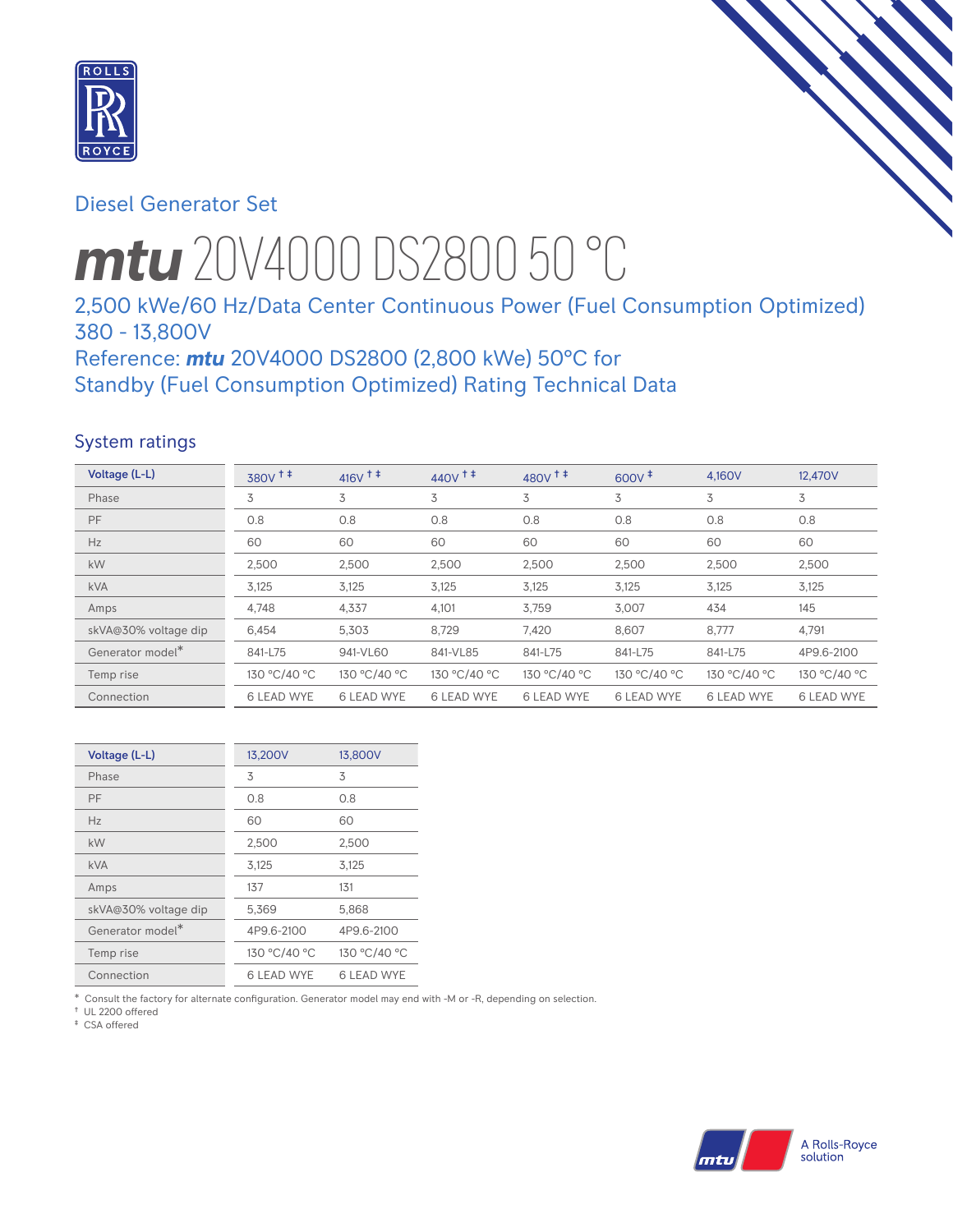# Certifications and standards

- Emissions
- Fuel Consumption Optimized (FCO)
- Generator set is designed and manufactured in facilities certified to standards ISO 9001:2008 and ISO 14001:2004
- Seismic certification optional
- 2018 IBC certification
- HCAI pre-approval
- UL 2200 optional (refer to *System ratings* for availability)
- CSA optional (refer to *System ratings* for availability)
	- CSA C22.2 No. 100
	- CSA C22.2 No. 14

# Standard features \*

- Single source supplier
- Global product support
- Two (2) Year/3,000 Hour Basic Limited Warranty
- 20V4000 diesel engine
	- 95.4 liter displacement
	- Common rail fuel injection
	- 4-cycle
- Complete range of accessories
- Cooling system
	- Integral set-mounted
	- Engine-driven fan

# Standard equipment \*

#### Engine

- Air cleaners
- Oil pump
- Oil drain extension and shut-off valve
- Centrifugal oil filtration
- Closed crankcase ventilation
- Jacket water pump
- Inter cooler water pump
- Thermostats
- Blower fan and fan drive
- Radiator unit mounted
- Electric starting motor 24V
- Governor electronic Isochronous
- Base structural steel
- SAE flywheel and bell housing
- Charging alternator 24V
- Battery box and cables
- Bulkhead fuel connectors
- Flexible exhaust connection
- Fuel consumption optimized

#### Generator

- NEMA MG1, IEEE, and ANSI standards compliance for temperature rise and motor starting
- Sustained short circuit current of up to 300% of the rated current for up to 10 seconds
- Self-ventilated and drip-proof
- Superior voltage waveform
- Performance Assurance Certification (PAC)
	- Generator set tested to ISO 8528-5 for transient response
	- Verified product design, quality, and performance integrity
	- All engine systems are prototype and factory tested
- Power rating
	- Data Center Continuous Power (DCCP) rating is optimized for data center applications
	- Uptime Institute compliant for Tier III and IV data centers
	- No runtime limitation
	- 100% load factor
	- 10% overload available
	- Accepts rated load in one step per NFPA 110
- Generator
	- Brushless, rotating field generator
	- 2/3 pitch windings
	- Permanent Magnet Generator (PMG) supply to regulator
	- 300% short circuit capability
- Digital control panel(s)
	- UL recognized, CSA certified, NFPA 110
	- Complete system metering
	- LCD display
- Digital, solid state, volts-per-hertz regulator
- Brushless alternator with brushless pilot exciter
- 4 pole, rotating field
- 2-bearing, sealed
- Flexible coupling
- Full amortisseur windings
- 125% rotor balancing
- 3-phase voltage sensing
- $\pm$  0.25% voltage regulation no load to full load
- 100% of rated load one step
- 5% maximum total harmonic distortion

#### Digital control panel(s)

- Digital metering
- Engine parameters
- Generator protection functions
- Engine protection
- CANBus ECU communications
- Windows®-based software
- Multilingual capability
- Communications to remote annunciator
- Programmable input and output contacts
- UL recognized, CSA certified, CE approved
- Event recording
- IP 54 front panel rating with integrated gasket
- NFPA 110 compatible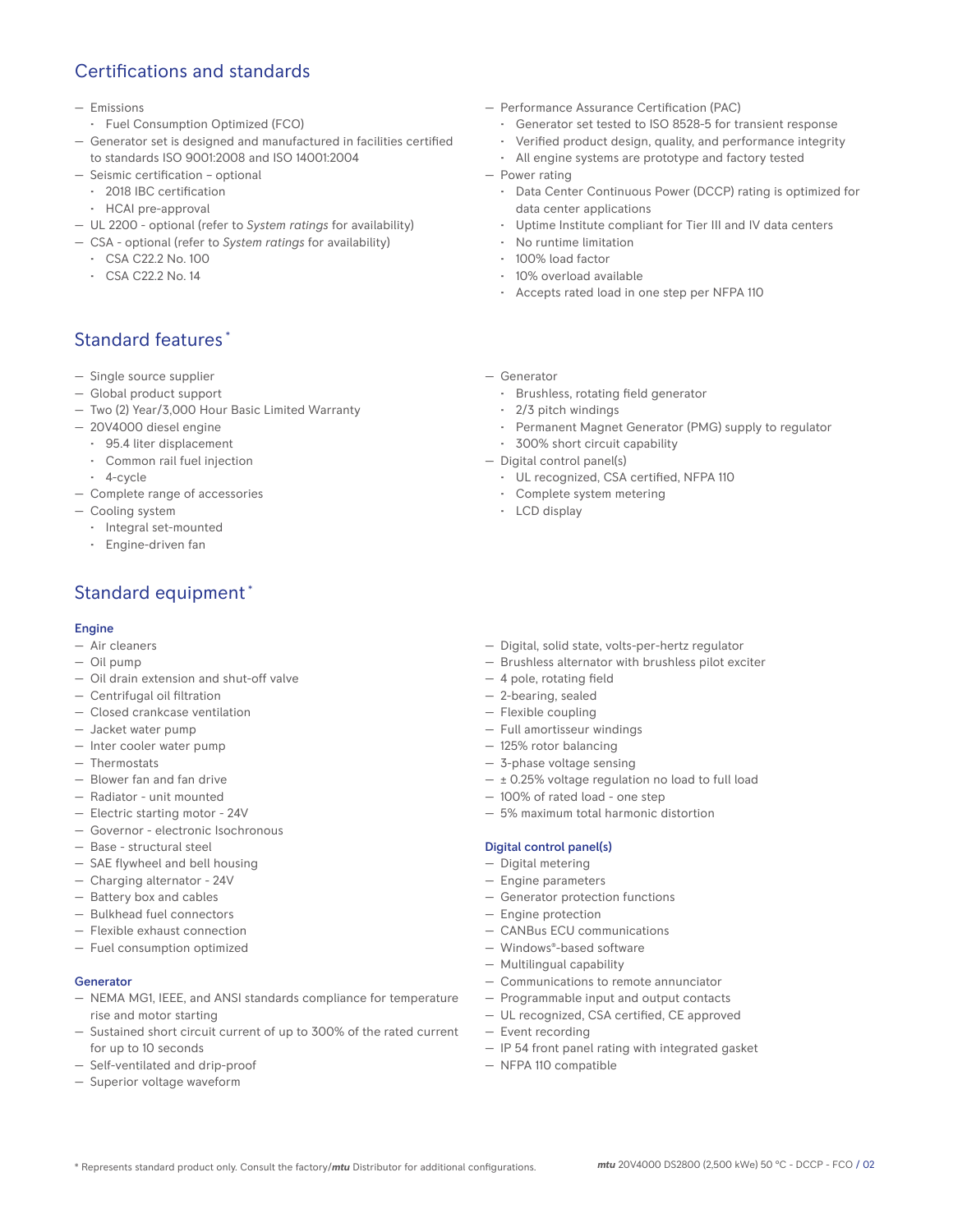# Application data

## Engine

| Manufacturer                         | mtu                           |
|--------------------------------------|-------------------------------|
| Model                                | 20V4000G24S                   |
| Type                                 | 4-cycle                       |
| Arrangement                          | $20-V$                        |
| Displacement: $L$ (in <sup>3</sup> ) | 95.4 (5,822)                  |
| Bore: cm (in)                        | 17 (6.69)                     |
| Stroke: cm (in)                      | 21(8.27)                      |
| Compression ratio                    | 16.4:1                        |
| Rated rpm                            | 1.800                         |
| Engine governor                      | electronic isochronous (ADEC) |
| Maximum power: kWm (bhp)             | 2.740 (3.674)                 |
| Steady state frequency band          | ± 0.25%                       |
| Air cleaner                          | dry                           |
|                                      |                               |

## Liquid capacity

| Total oil system: L (gal)             | 390 (103)  |
|---------------------------------------|------------|
| Engine jacket water capacity: L (gal) | 205 (54.2) |
| After cooler water capacity: L (gal)  | 50 (13.2)  |
| System coolant capacity: L (gal)      | 1.049(277) |
|                                       |            |

## Electrical

| Electric volts DC                                            | 24    |
|--------------------------------------------------------------|-------|
| Cold cranking amps under -17.8 $^{\circ}$ C (O $^{\circ}$ F) | 4.200 |
| Batteries: group size                                        | 8D    |
| Batteries: quantity                                          | 6     |

## Fuel system

| Fuel supply connection size    | $-16$ JIC 37 $\degree$ female |
|--------------------------------|-------------------------------|
|                                | 1" NPT adapter provided       |
| Fuel return connection size    | $-16$ JIC 37 $\degree$ female |
|                                | 1" NPT adapter provided       |
| Maximum fuel lift: m (ft)      | 1(3)                          |
| Recommended fuel               | diesel #2                     |
| Total fuel flow: L/hr (gal/hr) | 1.620 (428)                   |
|                                |                               |

#### Fuel consumption

| At 100% of power rating: L/hr (gal/hr)                                | 628 (166)       |
|-----------------------------------------------------------------------|-----------------|
| At 75% of power rating: L/hr (gal/hr)                                 | 473 (125)       |
| At 50% of power rating: L/hr (gal/hr)                                 | 338 (89)        |
| Cooling - radiator system                                             |                 |
| Ambient capacity of radiator: °C (°F)                                 | 50 (122)        |
| Maximum restriction of cooling air: intake                            |                 |
| and discharge side of radiator: kPa (in. H <sub>2</sub> O)            | 0.12(0.5)       |
| Water pump capacity: L/min (gpm)                                      | 1,567(414)      |
| After cooler pump capacity: L/min (gpm)                               | 567 (150)       |
| Heat rejection to coolant: kW (BTUM)                                  | 970 (55,162)    |
| Heat rejection to after cooler: kW (BTUM)                             | 580 (32,984)    |
| Heat radiated to ambient: kW (BTUM)                                   | 233 (13,244)    |
| Fan power: kW (hp)                                                    | 115 (154.2)     |
| Air requirements                                                      |                 |
| Aspirating: *m <sup>3</sup> /min (SCFM)                               | 228 (8,052)     |
| Air flow required for radiator                                        |                 |
| cooled unit: *m <sup>3</sup> /min (SCFM)                              | 3,453 (121,926) |
| Remote cooled applications; air flow required for                     |                 |
| dissipation of radiated generator set heat for a                      |                 |
| maximum of 25 °F rise: *m <sup>3</sup> /min (SCFM)                    | 845 (29,843)    |
| * Air density = 1.184 kg/m <sup>3</sup> (0.0739 lbm/ft <sup>3</sup> ) |                 |
| <b>Exhaust system</b>                                                 |                 |
| Gas temperature (stack): °C (°F)                                      | 465 (869)       |
| Gas volume at stack temperature: m <sup>3</sup> /min (CFM)            | 546 (19,282)    |
|                                                                       |                 |

| Maximum allowable back pressure at                          |           |
|-------------------------------------------------------------|-----------|
| outlet of engine, before piping: kPa (in. H <sub>2</sub> 0) | 8.5(34.1) |